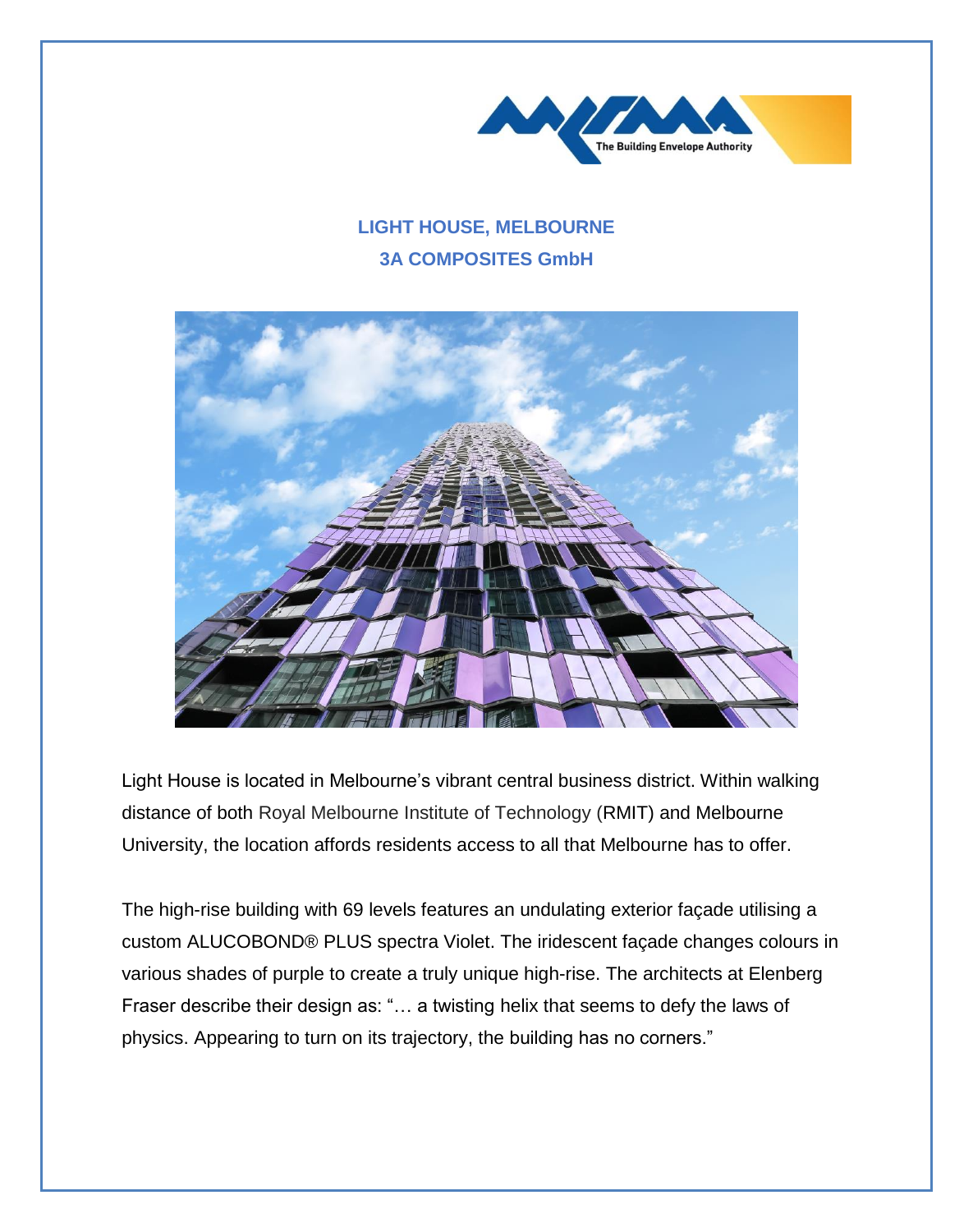The architects continue by saying: "This 3D kaleidoscope not only twists and undulates on its axis but its façade is a moving object. The effect of constant motion is amplified by the iridescent contrasts of the iridescent ALUCOBOND® panels (which change colour depending on your perspective)."



When viewing the high-rise from various angles, above, below, from the North, from the South, the building looks as if shades of purple were chosen when in fact it utilises a single panel finish. It is not just a high-rise, but an exceptional landmark.

The result is as Elenberg Fraser quotes "A three-dimensional kaleidoscope. We often see innovative designs utilised in the mixed use residential marketplace but these buildings are not only aesthetically pleasing; the best designs utilise a mixture of form and function."

The Light House apartments were created with their residents in mind to optimize natural daylight, privacy and cityscape views. Interestingly, the interior of the high-rise features a series of contrasting neutral tones with naturally influenced materials. According to the architects' description: "Here apartments are as unique as their owners, as every room accentuates a different view out over the Melbourne landscape."